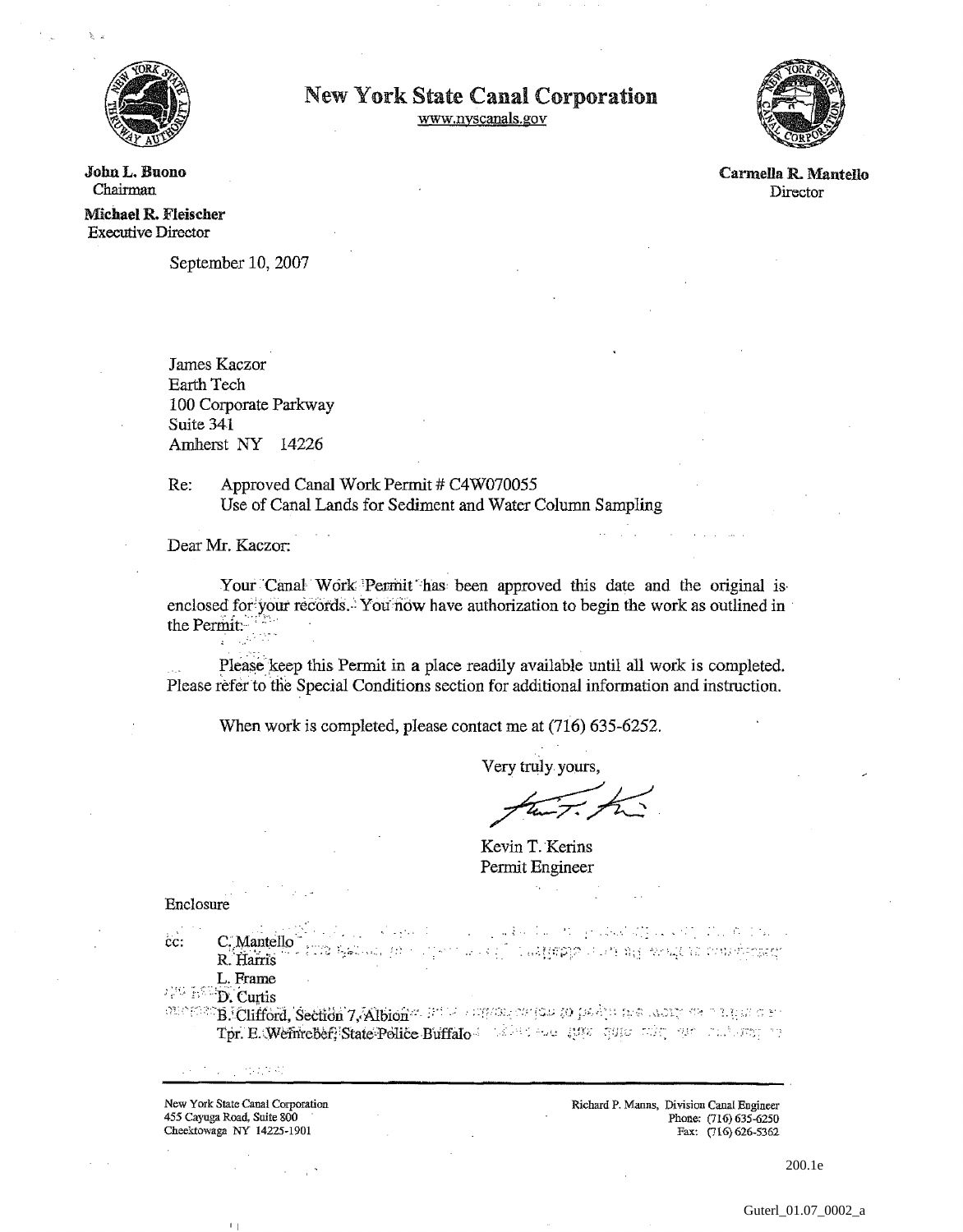#### **Permit No. C4W070055 Page 1 of 2**

# **New York State Canal Corporation CANAL WORK PERMIT**



Permit Fee \$0.00 \$25.00 **Permit Fee** \$0.00 **Cl Sta.** 5934+00 to 5950+00 **Cl** State 5934+00 to 5950+00

Permittee **Earth Tech**<br>Address **100 CORPO** Address **100** CORPORATE **SUITE 341 AMHERST NY 14226** 

Tel No. **(716)** 836-4506

Under the provisions of the CanaI Law, PERMISSION IS HEREBY GRANTED to the permittee to

**Environmental investigation for US Army Corps of Engineers site. Earth Tech has been hired by the US Army Corps of Engineers to perform sediment and water column sampling adjacent to the former Guterl Specialty Steel Corporation FUSRAP Site.** 

as set forth and presented in the attached application: at the particular location or area as stated herein in accordance with any plans or maps, hereto attached, and pursuant to the conditions and regulations, whether general or special, which are hereinafter set forth, all of which form part of this permit.

#### **CONDITIONS AND REGULATIONS:**

I. Notice - IT IS ABSOLUTELY NECESSARY THAT THE PERMITTEE NOTIFY **Kevin Kerins** NYS **Cam1**  Corporation, at **(637)** 635-6252 , BEFORE **WORK** IS STARTED AND **UPON** COMPLETION.

2. No right, title, ownership or interest of any kind in Canal property is granted by this permit. In addition, the Canal Corporation retains **the** right to make changes or additions to the Conditions and Regulations of this permit; and that such additions and changes shall form a part of the Permit heretofore issued and shall be complied with immediately.

**3.** This permit shall not be subleased, assigned or transferred. (Any attempt to sublease, assign, transfer or convey the authority granted to perform described work as stated above will be considered an automatic revocation of this Permit.)

4. Permittee is responsible to perform the work authorized herein in compliance with any and all applicable federal, state, and local laws, ordinances, codes, rules and regulations. Permittee shall not make any alterations, excavations, modifications or improvements of any kind to the work/use authorized by this Permit without the written permission of the New York State Canal Corporation. Permittee is responsible for obtaining **all** required permits from federal, state and local agencies, such as the U.S. Army Corps of Engineers, NYS Department of Environmental Conservation, etc.

**5.** Permittee is responsible for any repairs, improvements or maintenance work of any kind on the property. The permittee shall maintain the lands, buildings and/or other structures in a neat, clean, and sanitary condition and shall be in compliance with all State and local building, zoning and health rules and regulations. The permittee shall notify the Canal Corporation immediately of any unsafe or hazardous conditions.

*6.* The New York State Thruway Authority and the Canal Corporation, its agents, employees and contractors, shall at all times have the right of entry upon the property defined by this Permit to perform whatever duties **are** deemed necessary and Permittee hereby agrees to allow representatives or agents of said Authority/Corporation to inspect the work authorized herein during reasonable business hours.

Insurance and fees: The Permittee agrees to provide a certificate of general liability insurance in the amount of **\$2,000,000.00** (combined property damage andlor bodily injury, including death) single limit per occurrence for the protection of the permittee, the People of the State of New York, the New York State Canal Corporation, and the New York State Thruway Authority, as additional insured. General liability insurance is to be provided by an insurance company licensed in New York State. **The** insurance company is required to provide thirty day written notice of cancellation to **the**  Canal. Corporation. Fees are to be made payable to the New *York State Canal Corporation* by check, bank cashier's check or money order.